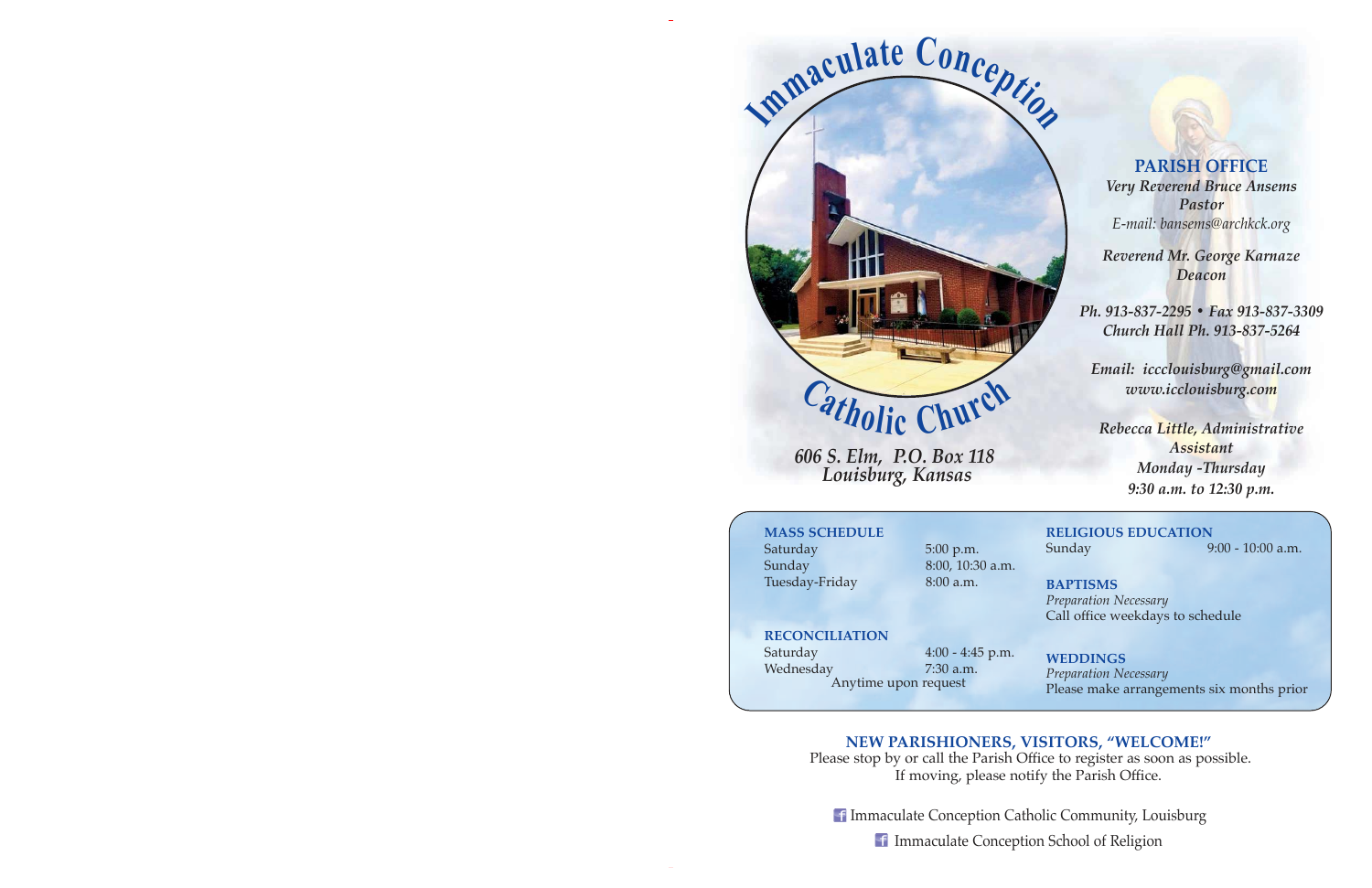

| Monday, August 16    | <b>St. Stephen of Hungary</b>       |  |  |  |
|----------------------|-------------------------------------|--|--|--|
|                      | <b>No Mass OR Communion Service</b> |  |  |  |
| Tuesday, August 17   |                                     |  |  |  |
| 8:00a.m.             | Sherman Harlow †                    |  |  |  |
| Wednesday, August 18 |                                     |  |  |  |
| 8:00a.m.             | Mike Ayala †                        |  |  |  |
| Thursday, August 19  | <b>St. John Eudes</b>               |  |  |  |
| 8:00a.m.             | Homebound of the Parish             |  |  |  |
| Friday, August 20    | <b>St. Bernard</b>                  |  |  |  |
| 8:00a.m.             | Fr. John Reynolds +                 |  |  |  |
| Saturday, August 21  | Pope St. Pius X                     |  |  |  |
| 5:00 p.m.            | The Parish                          |  |  |  |
| Sunday, August 22    |                                     |  |  |  |
| 8:00a.m.             | Kenneth Barnes †                    |  |  |  |
| $10:30$ a.m.         | Karen Johnson †                     |  |  |  |
|                      |                                     |  |  |  |

Confessions are heard in the Confessional located at the front of the church on the south side Wednesdays at 7:30 a.m. before the 8:00 a.m. Mass and Saturdays 4:00–4:45 p.m.

**Please Pray for Us** 

Vincent Ackerman, Richard Anderson, Mary Anderson, Steve Anderson, Msgr. Gary Applegate, Brenda Brice-Bishop, Aaron Burrow, Lonny Casaert, Roxanne Casaert, Helen Collins, Shirley Cook, Ashlie Dice, Jameson Foland, Kelly Gerken, Phyllis Green, Raymond Grybos, John Hahn, Levi Hink, Fr. Tom Kearns, Joshua Konrade, Larry Lee, Jerry Lambertz, Alfredo Martire, Dave Mehrtens, Gerald Meier, Loretta Miller, Patricia Miller, Fr. Pete O'Sullivan, Cecilia Otter, Richard Pfannes, Chris Pottorff, Carolyn Powell, Ron and Debbie Randolph, Debbie Robbins, Barbara Roberts, Fr. Al Rockers, Jim Seuferling, Charlene Smotherman, Mary Spielbusch, Debbie Thompson, Emily Venanzi, Ethan Workman, Jack York, Pat York.

**Contact the Parish Office to add / delete a name on the prayer list.**

# Stewardship

August 8, 2021

| <b>Regular Collection</b> | \$3,168.00 |
|---------------------------|------------|
| Capital Improvements      | \$440.00   |
| Assumption of Mary        | \$20.00    |
| <b>Altar Society Dues</b> | \$10.00    |
| <b>EFTs</b>               | \$330.00   |
|                           |            |

The parish offers Electronic Funds Transfer (EFT) for your stewardship contributions. Come in or call the office to enroll in EFTs to donate automatically on a regular schedule.

#### **Readings for the Week of August 15, 2021**

| Monday, 8/16    | Jgs 2: 11-19 / Ps 106 / Mt 19: 16-22     |
|-----------------|------------------------------------------|
| Tuesday, 8/17   | Jgs 6: 11-24a / Ps 85 / Mt 19: 23-30     |
| Wednesday, 8/18 | Jgs 9: 6-15 / Ps 21 / Mt 20: 1-16        |
| Thursday, 8/19  | Jgs 11: 29-39a / Ps 40 / Mt 22: 1-14     |
| Friday, 8/20    | Ru 1: 1, 3-6, 14b-16, 22 / Ps 145 /      |
|                 | Mt 22: 34-40                             |
| Saturday, 8/21  | Ru 2:1-11, 4:13-17 / Ps 128 / Mt 23:1-12 |
| Sunday, 8/22    | 1 Chr 15:3-4, 15-16; 16:1-2 / Ps 132 /   |
|                 | 1 Cor 15: 54b-57 / Lk 11: 27-28          |

**Bulletin notices: iccc@mokancomm.net** 

# **Mass Ministries**

**August 14** – **5:00 p.m.**

**Servers** – Joshua See

**Lector** – Corinne Prettyman

**Greeters** – Judy and Phil Dixon

 **August 15** – **8:00 a.m.**

**Servers** – Hayden Smith, Tempe Smith **Lector** – Amy Goode **Greeters** – Sherry and Steve Stefan

**August 15** – **10:30 a.m.**

**Servers** – Ginnie Sramek, Joseph Sramek

**Lector** – Ashley Lemke

**Greeters** – Molly and Chris McCorquodale **Counters** – Amy Loomis, Penny McCaskill, Joyce Obermeier

#### **August 21** – **5:00 p.m.**

**Servers** – Nate Capuro, Joshua See **Lector** – Roger Hartman **Greeters** – Becky and Chuck Golba

**August 22** – **8:00 a.m.**

**Servers** – Aidan Cannon, Grant Cannon **Lector** – Joanne Thompson

**Greeters** – Mike Martin, Steve Spielbusch

**August 22** – **10:30 a.m.**

**Servers** – Gabe Goering, Hudsen Goering **Lector** – Kerri Allen **Greeters** – Pat and Tom York **Counters** – Benny Rice, Jim Vogel, Dan Weiland

#### *The monthly schedule is also posted on the bulletin boards at the North and East entrances of the Church.*

## **UPCOMING EVENTS**

**August 15 ~ After the 10:30 a.m. Mass** ~ Ice Cream & Cookie Social, Afghan drawing, and sign-ups for various parish groups

**August 22 ~ 9:00 a.m.** ~ Baptismal Preparation Class (Pre-registration is required.) ~ Church Basement Meeting Room

**August 24 ~ 7:15 p.m.** ~ Finance Council ~ Church Basement Meeting Room

**Baptismal Preparation Class** ~ If you are in need of having your child baptized or are expecting a child in the coming months, please contact the Parish Office to register for a baptismal preparation class. Father will offer this class in the church basement every other month.

Mass Intentions ~ To remember a loved one who has died, or to honor and pray for the intention of another is a beautiful way to call upon God's blessing. The typical offering is \$10 a Mass. If you would like to request a Mass intention for someone, call the Parish Office. One must never forget the infinite graces that flow from the Sacrifice of the Mass, which benefit one's soul.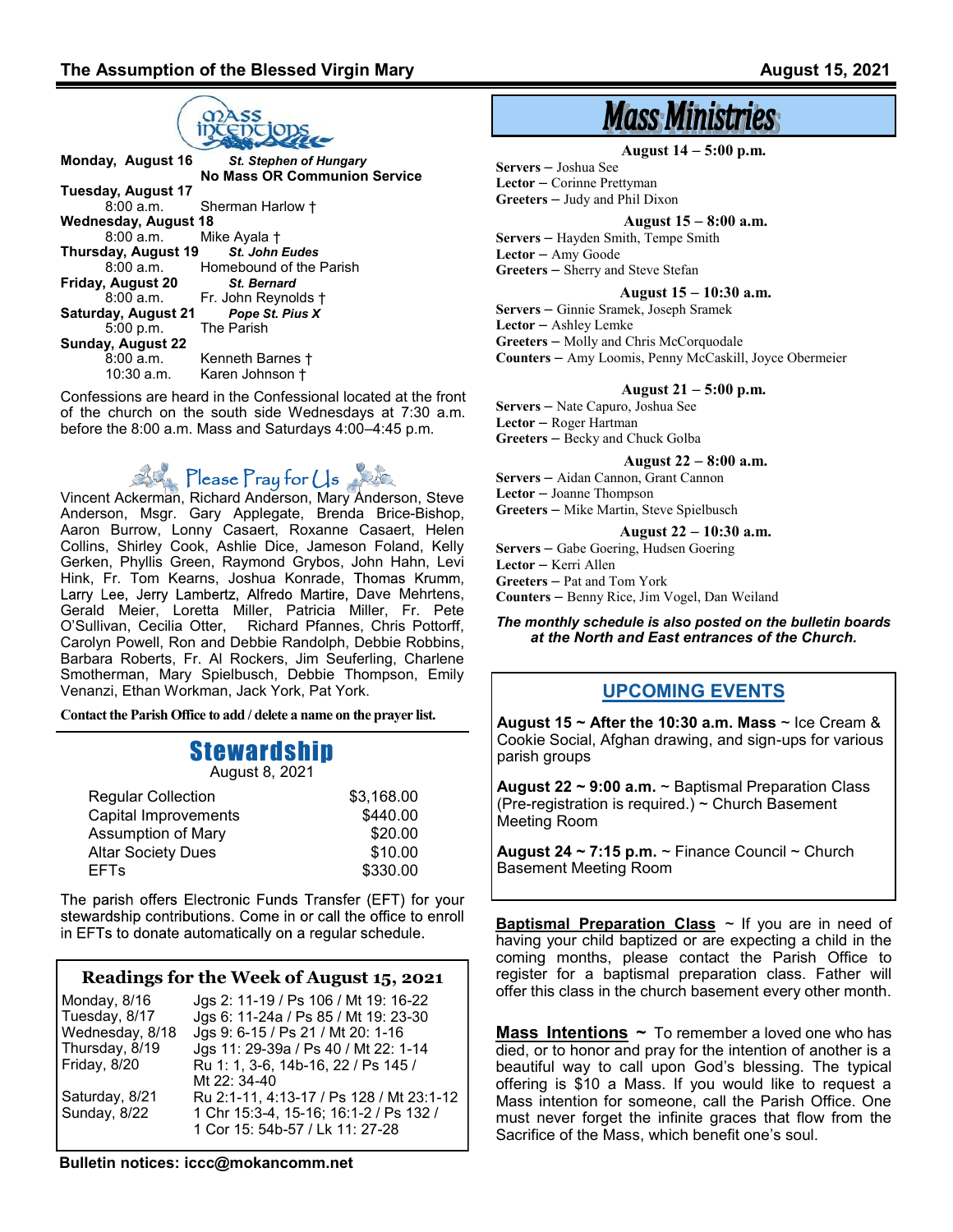**School of Religion Teachers Needed** ~ Due to a couple of our teachers relocating and/or experiencing illness, we are in need of more teachers for Sunday School/CCD/Religious Education. Please contact the

Parish Office. We will help you to complete the Virtus training and background check which is necessary for all volunteers and staff to complete.



#### **SAVE THAT TUNA CAN!**

Volunteers are making candles for the homeless. Short, wide cans and candles and/or crayons are needed. A container is located in the back of church.

**Altar Society Afghan Raffle:** Tickets are available at a the back of Church. The winning tickets will be drawn at the Ice Cream Social this Sunday!

**"How do I or one of my friends look into becoming Catholic?"** What a great question! The Rite of Christian Initiation for Adults (R.C.I.A.) is the process. The first weeks cover basic elements of the faith. The second phase delves into the teachings of the Catholic Church. The third phase is preparation for becoming Catholic. The last phase is a period of processing what happened at the Easter Vigil and where we go from here as newly-initiated Catholics. There is no commitment to become Catholic until the Easter Vigil. The sessions will start toward the middle of September. For more information, or to sign up to start learning more about the Catholic faith, please contact the Parish Office or email me, Father Bruce, directly.

**Hymnals and Missalettes in the Pews ~** When you leave at the end of Mass, please check to make sure the hymnals and missalettes around you are put back with the front covers facing the pew seat. It makes the church look nicer and makes it easier for our ushers to prepare for the next Mass crowd. Thank you for your assistance with this simple housekeeping matter!

## **Pray For Our Military**

A1C Ryan Asbury LCPL Michael Beals PFC Mitchel Conner Capt Mark Edgar & Co. CMDR Erik C. Estenson Alexis French L/CPL Seth Garner SGT Whitney Garner 2nd LT Isaak Giefer USAF E2 Coleman Griff 1SG, Jeremiah Krumm USA CW3 Tim McDermed USA Seth Miller SPC Cody Richardson Molly Rison USN Matthew Rison USN

2nd LT Joseph Sladek USAF LCDR Katrina Stegner SPC Richard Stouder LT Col Neilson Wahab Capt. John P. Warson AMN Cheyenne Williams AMN Stone Williams LT. Ali Zalekian, USN LT Matthew Zeller

Thank you for your service to our nation! May God bless you!



**Bulletin notices: iccc@mokancomm.net** 



#### **Upcoming Parish Ice Cream & Cookie Social and Activity Fair**

This Sunday is the Feast of the Assumption of the Blessed Virgin Mary and our ice cream and cookie social! It will be held inside and out (weather permitting) after the 10:30 a.m. Mass. There will be tables in the basement with information and sign-ups for various groups and activities at our parish (Knights of Columbus, Altar Society, grief support, music, RCIA, etc.). Please come mingle and enjoy the individually wrapped treats. Hope to see you there!!

#### **Patrick Madrid – Why Be Catholic?**

Patrick Madrid is coming to Emporia on Saturday, August 28, at the Lyon County Fairgrounds. The cost is \$10. Check-in is at 8:00 a.m. and goes until 4:00 p.m. Breakfast and lunch are provided with a freewill donation. Register by August 22 at Eventbrite.com. Questions: Call (620) 475-3767.

#### **The Crisis of Suicide – Healing and Hope**

Join us for an evening of healing and hope. Kelly and Bob Specht, founders of Carl's Cause, will tell their story, and a teen breakout session will be offered. Professional counselors will give concrete ways to foster mental wellness. Recommended for teens and up. Tuesday, August 31, 2021, at 7:00 p.m., St. Ann Catholic Church, 7231 Mission Rd, Prairie Village, KS 66208. For more info visit www.carlscause.org and www.archkck.org/family/care-support/catholic-counselors/.

#### **Pregnancy Centers Life & Hope Banquet**

You are invited to the annual Life and Hope Banquet on September 2, supporting Wyandotte and Olathe Pregnancy Clinics. This year's speaker is Abby Johnson, a former employee of one of the country's largest abortion clinics.

Register at www.LifeandHopeBanquet.com.

Wyandotte and Olathe Pregnancy Centers support women and families facing challenging pregnancies, helping them to choose life for their child and a healthier future for themselves.

------------------------------

| New to the parish? Welcome! Please Register.        |  |  |  |  |
|-----------------------------------------------------|--|--|--|--|
| I Please fill out or call the office, 913-837-2295. |  |  |  |  |
| <sup>I</sup> Last Name                              |  |  |  |  |
| First Name                                          |  |  |  |  |
| Cell<br>I Home Phone                                |  |  |  |  |
| <b>Address</b>                                      |  |  |  |  |
| Email Address                                       |  |  |  |  |

**Complete registration materials will be e(mailed).**